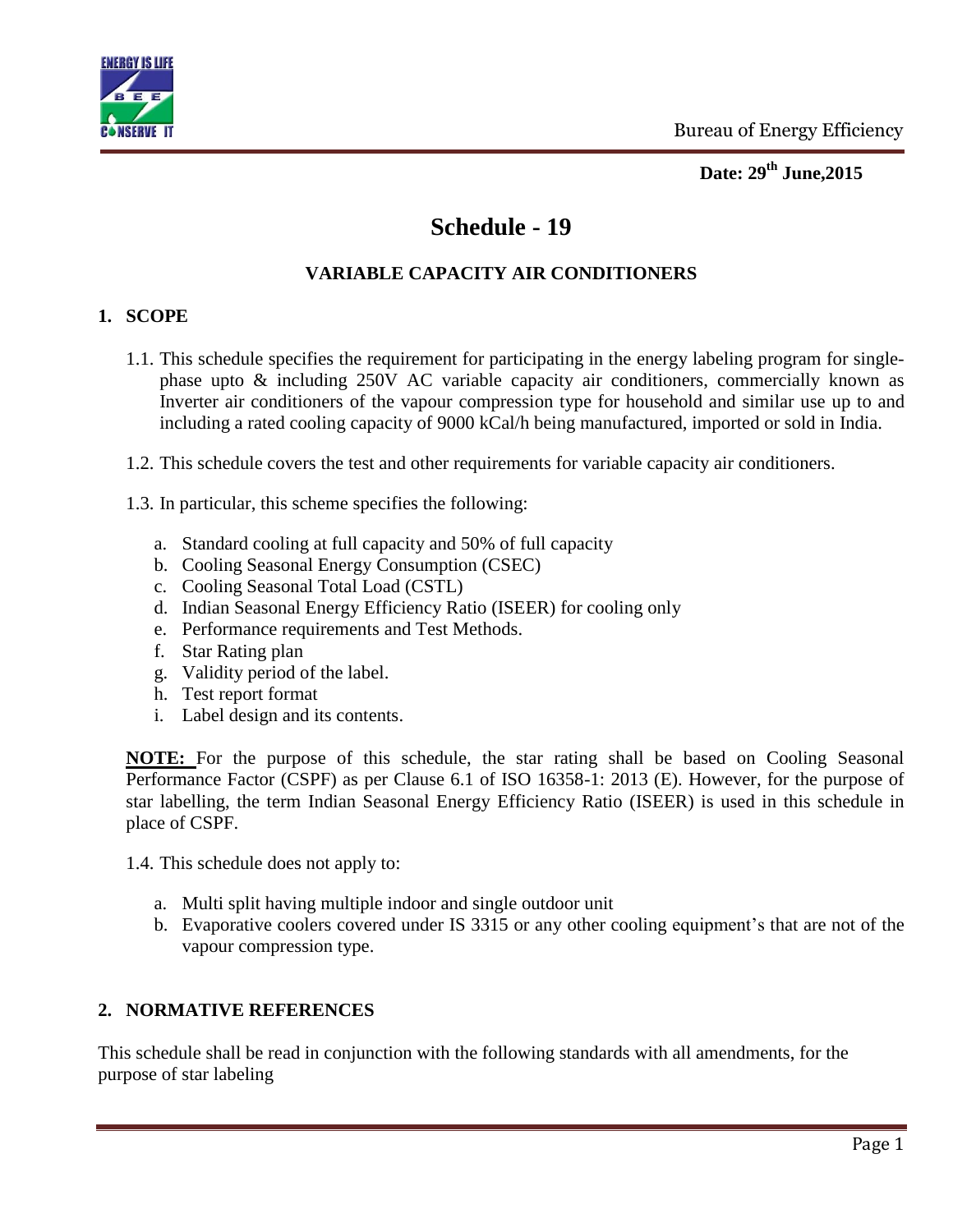

| <b>Reference Standard</b> | <b>Title of the Standard</b>                    |  |  |  |  |  |
|---------------------------|-------------------------------------------------|--|--|--|--|--|
| ISO 16358-1: 2013         | Air-cooled air conditioners and air-to-air heat |  |  |  |  |  |
|                           | pumps — Testing and calculating methods for     |  |  |  |  |  |
|                           | seasonal performance factors, Part 1: Cooling   |  |  |  |  |  |
|                           | seasonal performance factor                     |  |  |  |  |  |
| IS 1391 (Part 1):1992     | Room Air Conditioners-Specifications - Part 1   |  |  |  |  |  |
|                           | <b>Unitary Air Conditioners</b>                 |  |  |  |  |  |
| IS 1391 (Part 2):1992     | Room Air Conditioners-Specifications - Part 2   |  |  |  |  |  |
|                           | <b>Split Air Conditioners</b>                   |  |  |  |  |  |

#### **3. TERMINOLOGY**

For the purpose of this schedule the following definitions in addition to those given in ISO 16358- 1:2013, IS 1391 (Part 1):1992 and IS 1391 (Part 2):1992 shall apply.

- **3.1 Cooling Seasonal Energy Consumption (CSEC)** Total annual amount of energy consumed by the equipment when it is operated for cooling in active mode.
- **3.2 Cooling Seasonal Total Load (CSTL)** Total annual amount of heat that is removed from the indoor air when the equipment is operated for cooling in active mode.
- **3.3 Indian Seasonal Energy Efficiency Ratio (ISEER)** Ratio of the total annual amount of heat that the equipment can remove from the indoor air when operated for cooling in active mode to the total annual amount of energy consumed by the equipment during the same period.

#### **NOTE:**

1. For the purpose of this schedule, the star rating shall be based on Cooling Seasonal Performance Factor (CSPF) as per Clause 6.1 of ISO 16358-1: 2013. However, for the purpose of star labelling, the term Indian Seasonal Energy Efficiency Ratio (ISEER) is used in this schedule in place of CSPF. 2. The terminologies that are not covered above may be referred in section 3 'Terms and definitions' of ISO 16358, IS 1391 (Part 1):1992 and IS 1391 (Part 2):1992

- **3.4 Family of models-** Family of models is the range of models of a particular brand, to which a single set of test reports is applicable and where each of the models has the same physical characteristics, cooling capacity, ISEER,CSEC,CSTL, power consumption and other performance characteristics.
- **3.5 Label** means any written, printed, marked, stamped or graphic matter affixed to, or appearing, the variable capacity air conditioners.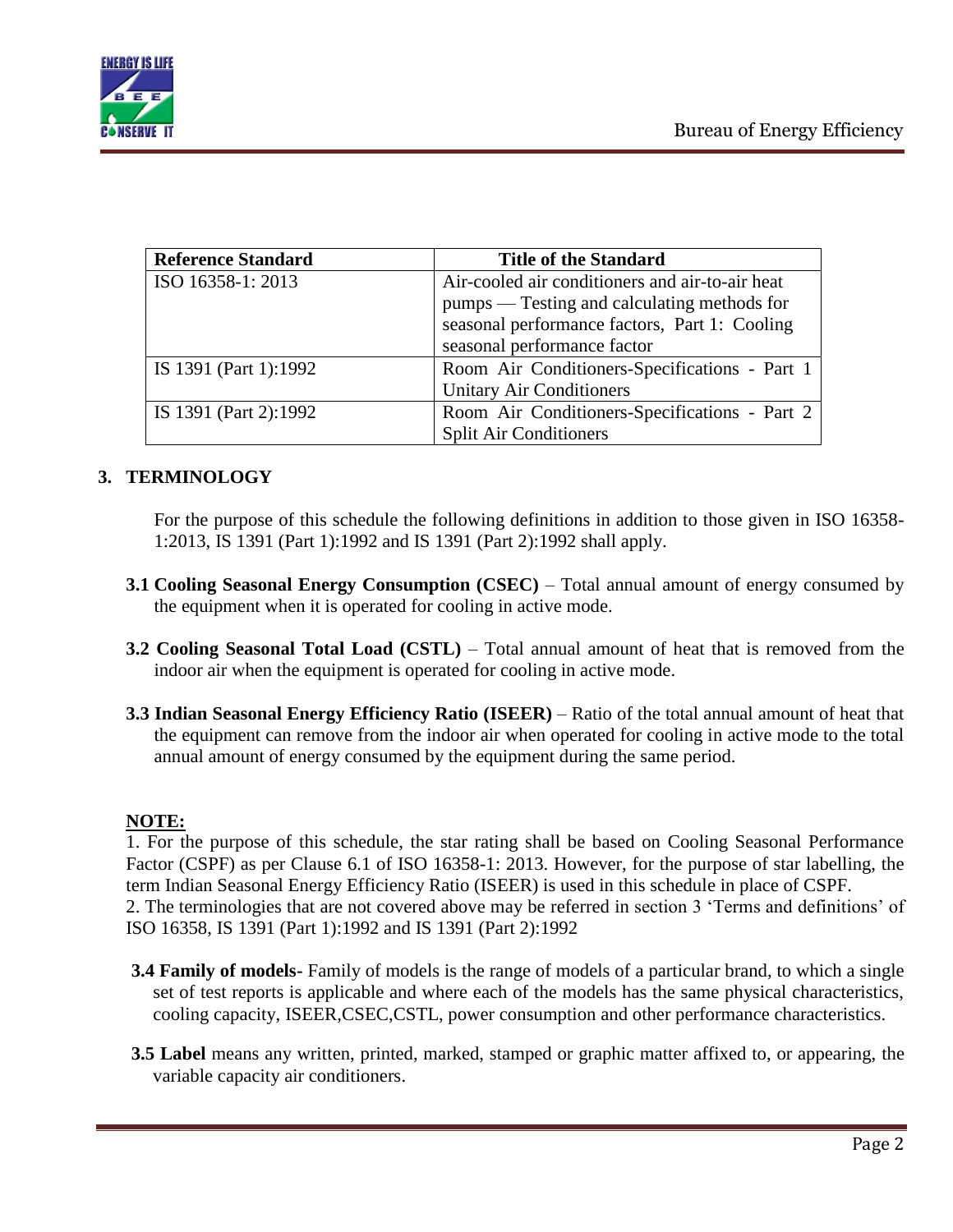

**3.6 Validity of Label** means the validity period of ISEER under energy labeling plan specified in this schedule.

*Note:* Labels issued as per the requirement specified in Table 3 shall be valid from 29<sup>th</sup> June, 2015 to 31<sup>st</sup> December, 2019

### **4. TESTING GUIDELINES:**

**4.1 Methods of Tests :** All the tests specified in this schedule shall be carried out as per IS 1391 Part 1 & 2: 1992 using the balanced ambient calorimeter method. The methodology/test protocol for calculating ISEER shall be in accordance with ISO-16358- 1: 2013 with following deviations considered especially for Indian conditions.

- Method of evaluation of CSTL, CSEC and ISEER is based on bin hours (as specified in the table 1) of national climatic zone.
- Method of evaluation of CSTL, CSEC and ISEER is based on bin temperature range of 24-43°C and 1600 operating hours for cooling per annum.
- The bin hours against each bin temperature is given in Table 1.

| Temperature in °C     | 24  | 25   | 26   | 27   | 28   | 29  | 30  | 31  | 32  | 33  | 34  | 35  | 36  | 37  | 38  | 39  | 40  | 41  | 42  | 43  | Total |
|-----------------------|-----|------|------|------|------|-----|-----|-----|-----|-----|-----|-----|-----|-----|-----|-----|-----|-----|-----|-----|-------|
|                       |     |      |      |      |      |     |     |     |     |     |     |     |     |     |     |     |     |     |     |     |       |
| <b>Average Annual</b> |     |      |      |      |      |     |     |     |     |     |     |     |     |     |     |     |     |     |     |     |       |
| <b>Hours</b>          | 527 | 590  | 639  | 660  | 603  | 543 | 451 | 377 | 309 | 240 | 196 | 165 | 130 | 101 | 79  | 59  | 44  | 31  | 20  | 10  | 5774  |
|                       |     |      |      |      |      |     |     |     |     |     |     |     |     |     |     |     |     |     |     |     |       |
| <b>Fraction</b>       | 9.1 | 10.2 | 11.1 | 11.4 | 10.4 | 9.4 | 7.8 | 6.5 | 5.4 | 4.2 | 3.4 | 2.9 | 2.3 | 1.7 | 1.4 | 1.0 | 0.8 | 0.5 | 0.3 | 0.2 | 100   |
|                       |     |      |      |      |      |     |     |     |     |     |     |     |     |     |     |     |     |     |     |     |       |
| <b>Bin Hours</b>      | 146 | 163  | 177  | 183  | 167  | 150 | 125 | 104 | 86  | 67  | 54  | 46  | 36  | 28  | 22  | 16  | 12  | a   | b   |     | 1600  |

**Table 1: Reference outdoor temperature bin distribution – National weather data**

**Note:** National weather data based on the weather profile for 54 cities across India. Source – The Indian Weather Data Handbook,2014.

### **4.2 Testing parameters**

**4.2.1 Power consumption** The power consumption test of the air conditioner shall be conducted as per IS 1391 Part 1 & Part 2 with all amendments. The power consumption test shall be carried out at both standard cooling at full capacity and 50% of full capacity.

For the purpose of evaluating CSEC, Clause No. 6.7.4 of ISO 16358-1:2013 shall be followed.

**4.2.2 Cooling capacity:** The capacity rating test of the air conditioner shall be conducted as per IS 1391 Part 1 & Part 2 with all amendments. The cooling capacity test shall be carried out at standard cooling in full capacity and 50% of full capacity with appropriate frequency settings in order to achieve standard cooling at 50% of full capacity.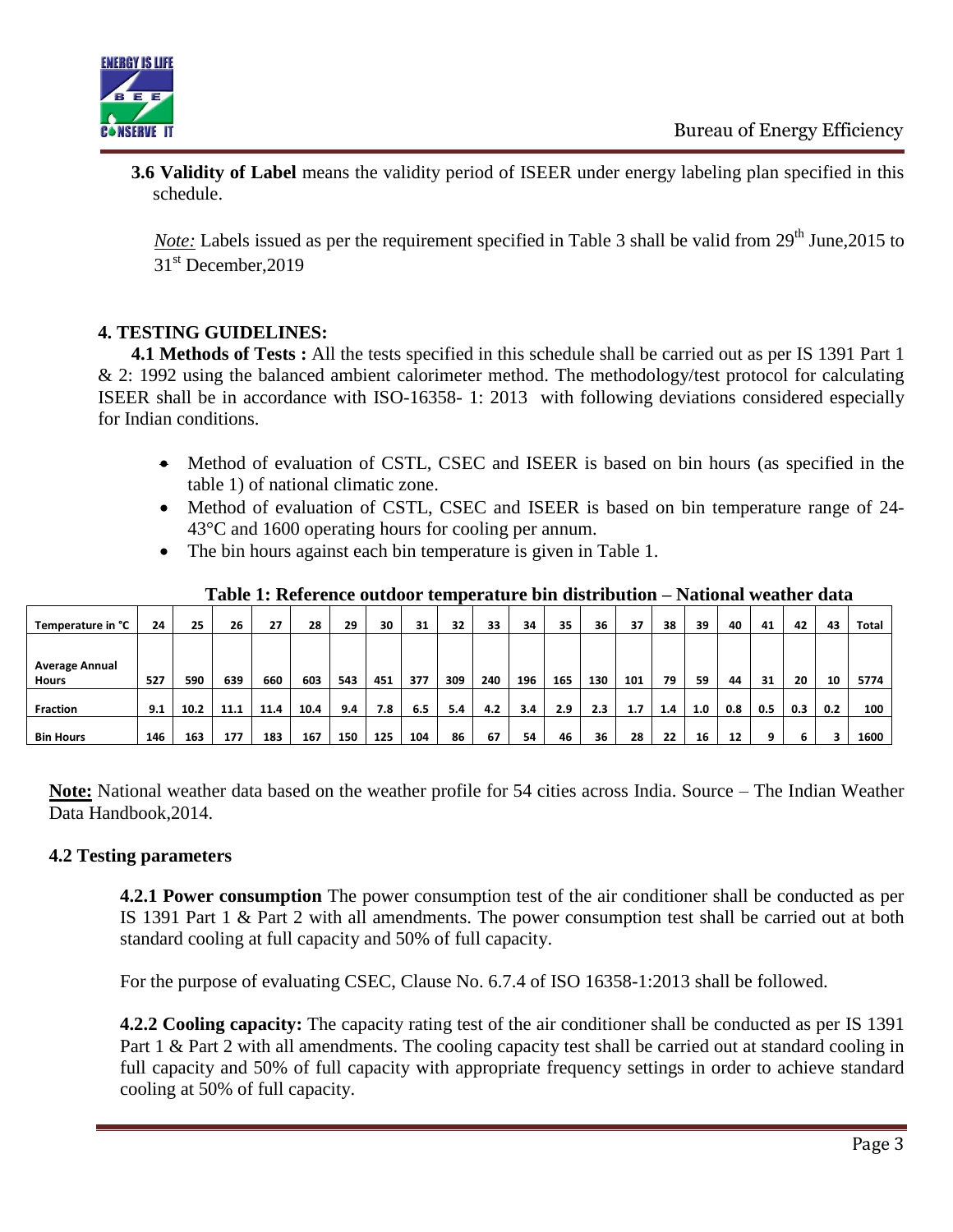

In order to achieve the standard cooling at 50% of full capacity, the manufacturer shall declare the frequency setting in their instruction manual or the product literature. The manufacturer shall provide the provision of frequency setting in the unit itself so that there is no intervention required at the time of check testing and shall be provided at the time of application or registration of model.

For the purpose of evaluating CSTL, Clause No. 6.7.3 of ISO 16358-1:2013 shall be followed.

**4.2.3 Testing Conditions:** The following test conditions are applicable for cooling capacity and power consumption tests

| Temperature* |                    | <b>Cooling Capacity</b><br>Test as per IS 1391<br>(Part 1 & Part 2) | <b>Power Consumption</b><br>Test as per IS 1391<br>(Part 1 & Part 2) |
|--------------|--------------------|---------------------------------------------------------------------|----------------------------------------------------------------------|
| Outdoor      | <b>Indoor</b>      |                                                                     | At $35^{\circ}$ C                                                    |
|              |                    | Standard cooling at                                                 | Standard cooling at                                                  |
| 35°C DBT and | 27°C DBT and       | <b>Full Capacity</b>                                                | <b>Full Capacity</b>                                                 |
| 24°C WBT     | $19^{\circ}$ C WBT | Standard cooling at                                                 | Standard cooling at                                                  |
|              |                    | 50% of full capacity                                                | 50% of full capacity                                                 |

#### **Table 2 Test Conditions**

**4.2.4 Maximum Operating Condition Test:** The Maximum Operating conditions test shall be carried out as per IS 1391 Part 1 & Part 2 with all amendments.

**4.2.5 Power Factor Test:** The power factor test shall be carried out as per Clause 10.3 of IS 1391 Part 1 and as per Clause 9.3 of IS 1391 Part 2.

### **5. METHOD TO CALCULATE ISEER**

The formulas to calculate ISEER can be referred as per methodology laid out in Clause 6.1 and clause 6.7 of ISO 16358 – 1:2013.

### **Note:**

1. For the purpose of this schedule, the star rating shall be based on Cooling Seasonal Performance Factor (CSPF) as per Clause 6.1 of ISO 16358-1: 2013 (E). However, for the purpose of star labelling, the term Indian Seasonal Energy Efficiency Ratio (ISEER) is used in this schedule in place of CSPF.

2. For the purpose of this schedule, ISEER shall be evaluated from the excel sheet and the link to download the same is given in section 5(c) of Annexure I.

For the purpose of deciding whether a particular requirement of this schedule is complied with, the final value, observed or calculated value, shall be rounded off in accordance with IS 2: 1960 'Rules for rounding off numerical values (*revised*)'. The number of significant places retained in the rounded off value should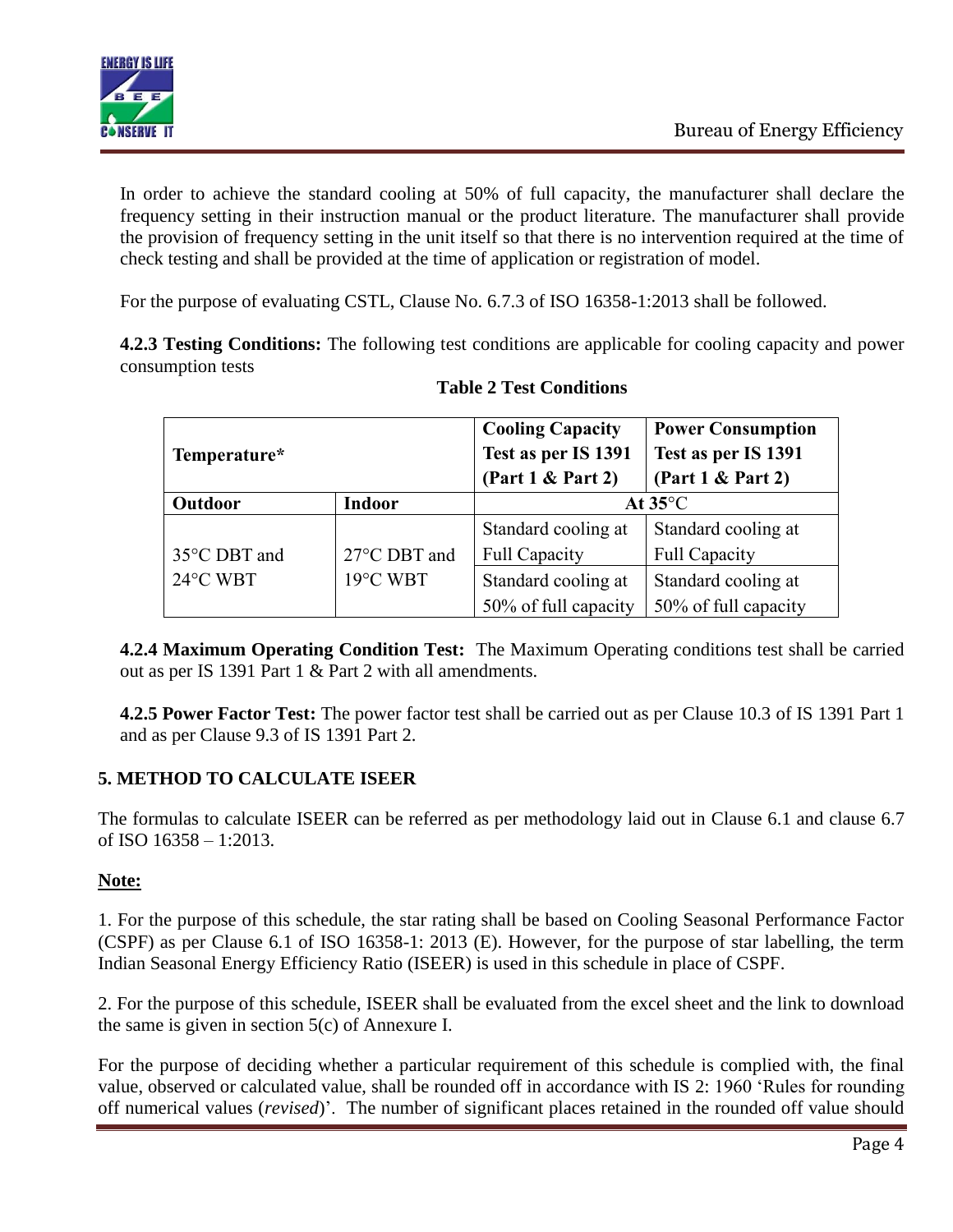



be the same as that of the specified value in this standard. The value of ISEER (Wh/Wh) shall be rounded and recorded to two significant figures.

### **6. TEST REPORT**

The results of test shall be reported in the prescribed format as given in Annexure I of this Schedule.

#### **7. TOLERANCE LIMIT**

For each unit tested, the following tolerances shall be applicable:

- a) the measured standard cooling at full capacity shall not be less than 95 percent of the rated value.
- b) the measured standard cooling at 50% of full capacity shall be  $\pm$ 5% of full load capacity (ie., as per clause 5.3.1 of ISO 16358).
- c) the measured power consumption for standard cooling at full capacity shall not be more than 5 percent of the rated value.
- d) the measured power consumption for standard cooling at 50% of full capacity shall not be more than 10 percent of the rated power consumption at 50% of full capacity.
- e) the measured energy consumption shall not be more than 5 percent of the rated value.
- f) For each unit tested, the ISEER shall not be less than 95 percent of the rated value.

However, there is no negative tolerance for star rating band; the products tested must be at par or better than the star rating band threshold.

#### **8. RATING PLAN**

The star rating parameters for ISEER shall be as given in Table 3.

**Table 3**

**(a) Star Rating Plan – Voluntary Phase (b) Star Rating Plan – Mandatory Phase (Valid from 29/06/2015 to 31/12/2017) (Valid from 01/01/2018 to 31/12/2019)**

| <b>Star</b>   | <b>Minimum</b> | <b>Maximum</b> | <b>Star Rating</b> | <b>Minimum</b> | <b>Maxim</b> |
|---------------|----------------|----------------|--------------------|----------------|--------------|
| <b>Rating</b> | <b>ISEER</b>   | <b>ISEER</b>   |                    | <b>ISEER</b>   | <b>ISEE</b>  |
| 1 Star        | 3.10           | 3.29           | 1 Star             | 3.10           | 3.29         |
| 2 Star        | 3.30           | 3.49           | 2 Star             | 3.30           | 3.49         |
| 3 Star        | 3.50           | 3.99           | 3 Star             | 3.50           | 3.99         |
| 4 Star        | 4.00           | 4.49           | 4 Star             | 4.00           | 4.49         |
| 5 Star        | 4.50           |                | 5 Star             | 4.50           |              |

| (b) Star Rating Plan – Mandatory Phase |
|----------------------------------------|
| (Valid from 01/01/2018 to 31/12/2019)  |

| <b>Star Rating</b> | <b>Minimum</b><br><b>ISEER</b> | <b>Maximum</b><br><b>ISEER</b> |
|--------------------|--------------------------------|--------------------------------|
| 1 Star             | 3.10                           | 3.29                           |
| 2 Star             | 3.30                           | 3.49                           |
| 3 Star             | 3.50                           | 3.99                           |
| 4 Star             | 4.00                           | 4.49                           |
| 5 Star             | 4.50                           |                                |

There is no negative tolerance for the Star Rating Bands. All tested products must meet the minimum threshold for each Star rating Band. The scope for manufacturing tolerance and other variations shall be accounted by the manufacturer or permittee while determining the Star Rating of a particular model.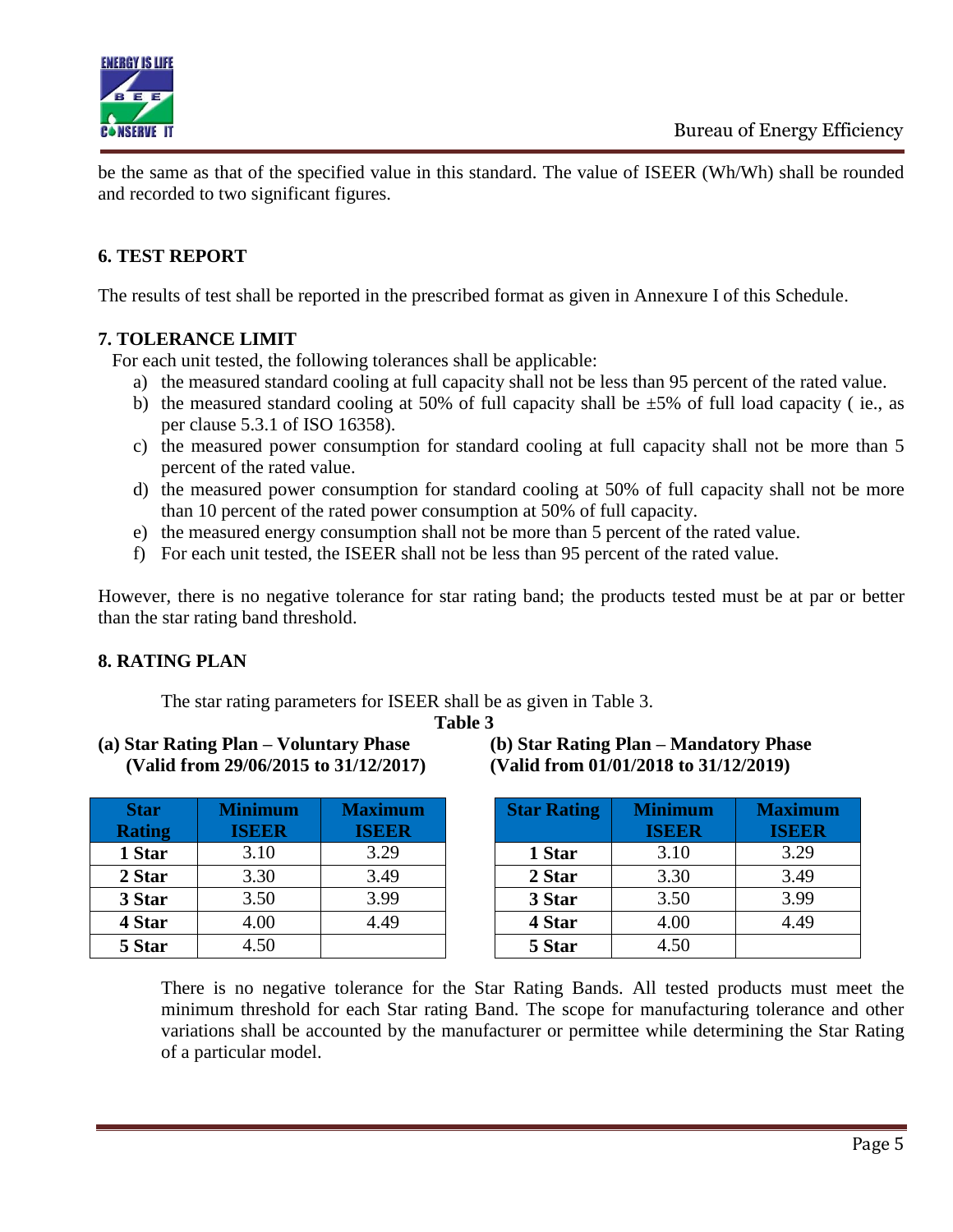



#### **9. FEES**

- 1. Application fee payable on application for assignment of the authority to affix label is INR1000/- (Rupees One thousand only)
- 2. Application fee payable on application for renewal of authority to affix labels is INR 500/- (Rupees Five hundred only).
- 3. Labelling fee for affixation of label on each unit of air conditioner is INR 30/- (Rupees Thirty only)-

### **10 LABEL DESIGN AND MANNER OF DISPLAY**

**10.1 Placement:** All air conditioners must display the label at the point of sale. The label shall be affixed on the front of both the indoor and outdoor unit. The label shall also be displayed on the packaging.

For the air conditioners not on display, the label may be affixed to the exterior of the packing and the label may be attached to the unit when put on sale.

#### **10.2 Material, Dimension and Shape**

The label shall be of durable cardboard, or be self- adhesive and shall be cut to one of the outlines shown in figure 3.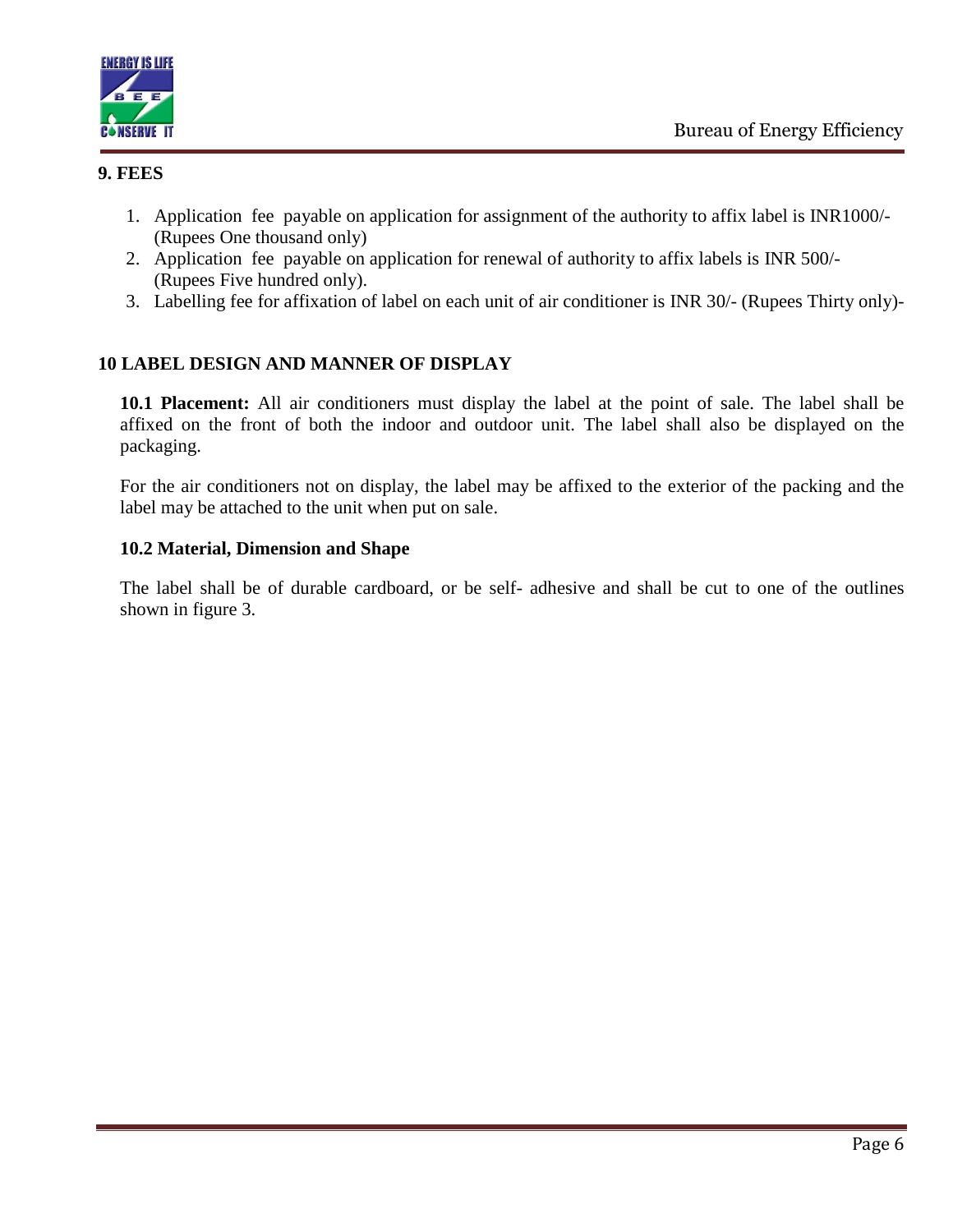



**Figure 1 Dimension of Label**

### **10.3 Color scheme**

The label shall be printed as per the color scheme given in Figure 2.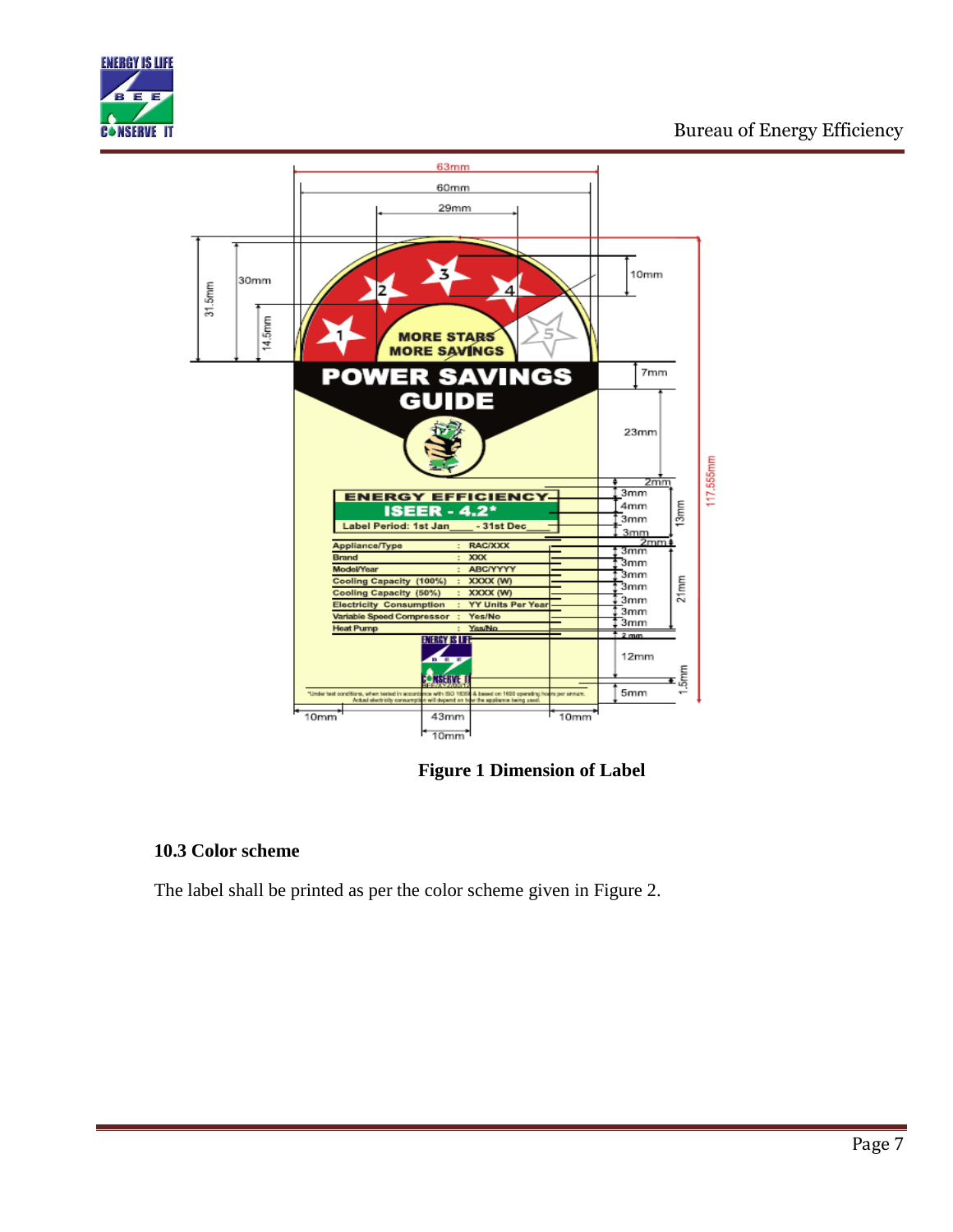



 **Figure 2 Color Scheme for the Label**

**Note: CDR File is available on BEE Website [\(www.beestarlabel.com\)](http://www.beestarlabel.com/)** 

#### **10.4 Sample Label**

An example of a printed star label to be affixed on the model is shown in Figure 3.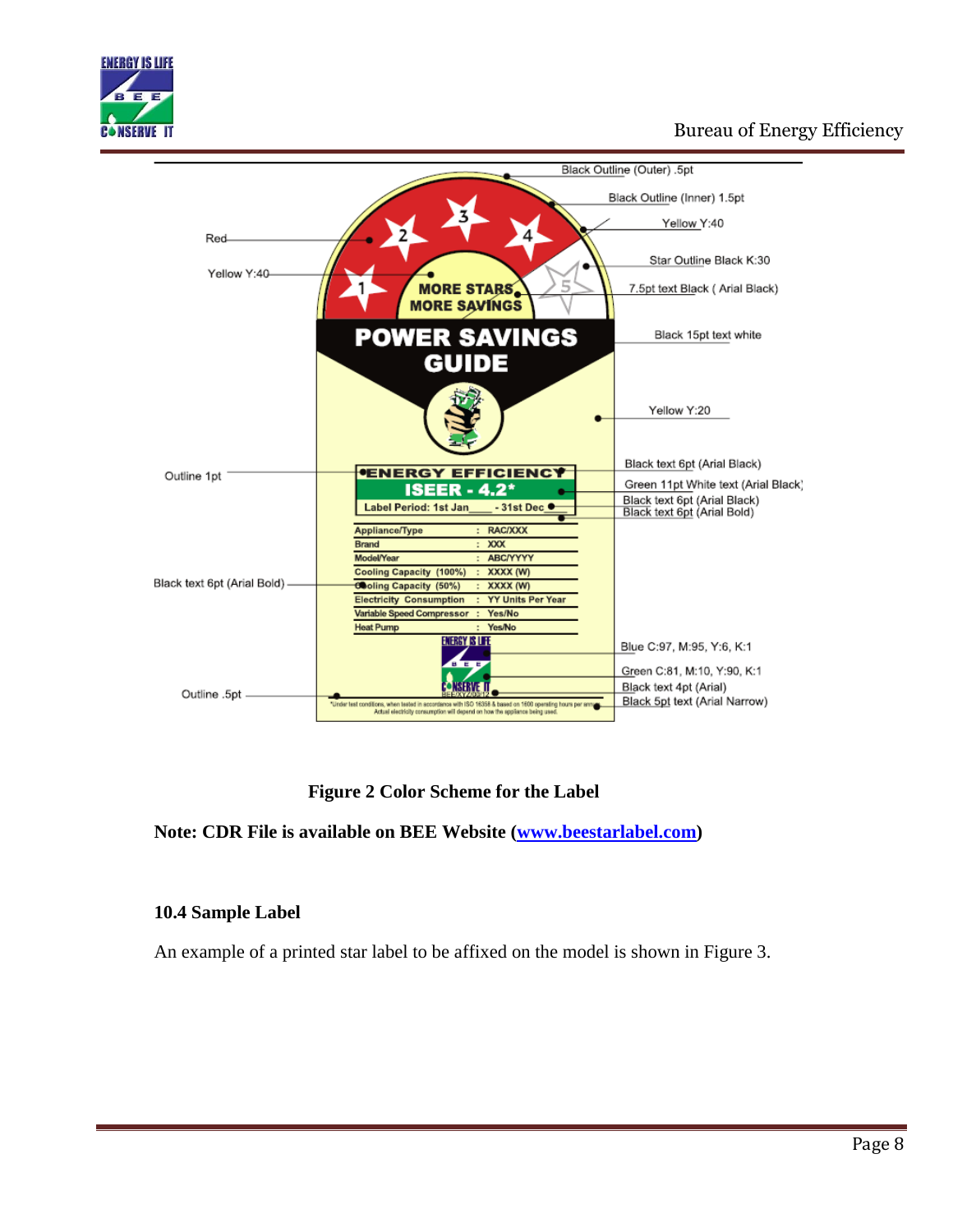



**Figure 3: Sample Label**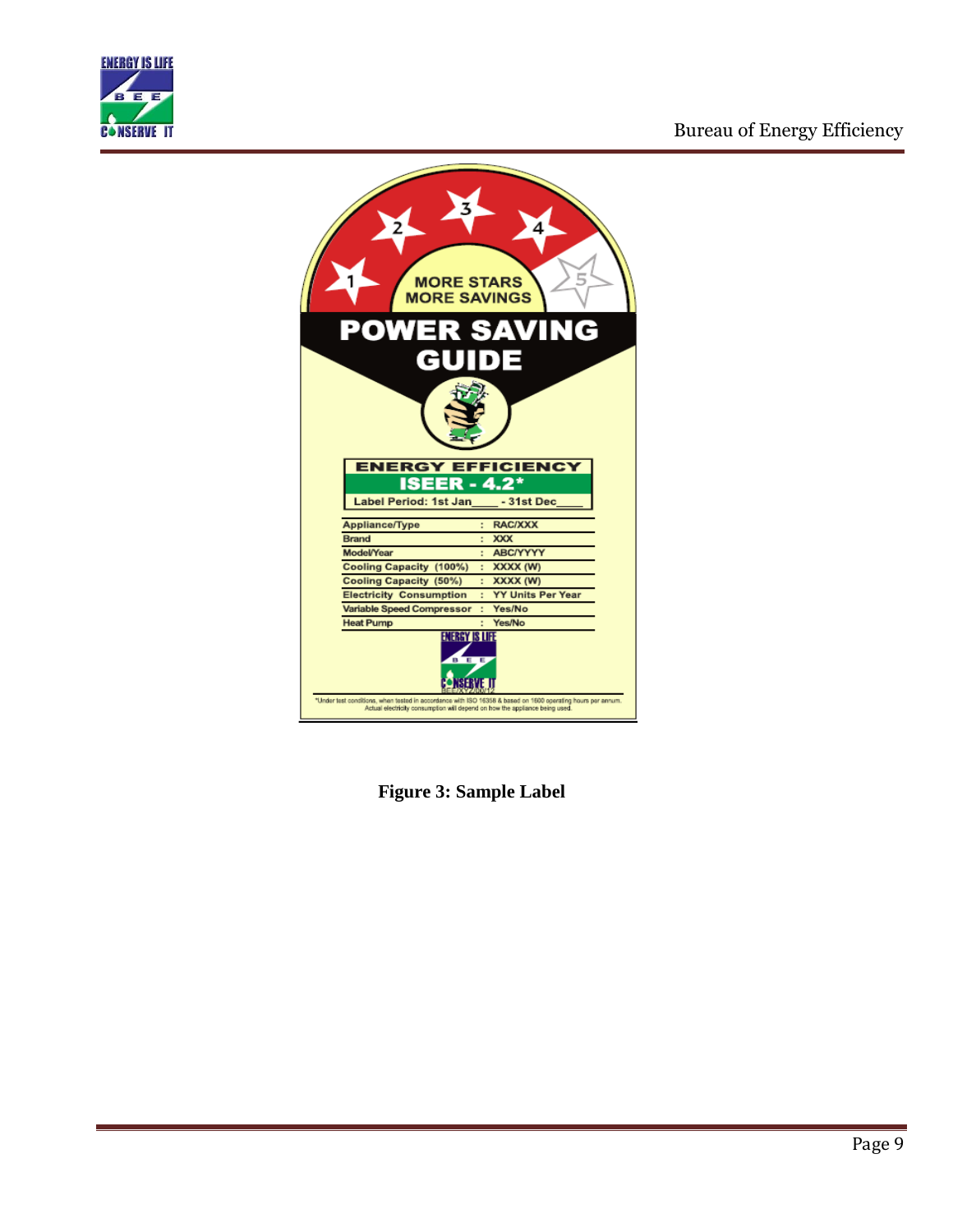

#### **ANNEXURE I TEST REPORT FORMAT FOR MANUFACTURERS LAB and INDEPENDENT LAB**

### **1. General Information**

| Manufacturer/          |                 |  |
|------------------------|-----------------|--|
| <b>Laboratory Name</b> |                 |  |
| Address                |                 |  |
| Date of Receipt (for   |                 |  |
| Independent Labs)      |                 |  |
| Test Report No.        | Date of testing |  |
| Tested by              | Reviewed By     |  |

### **2. Details of the Sample Tested**

| <b>Brand Name</b>                                                         |                                                                               |  |
|---------------------------------------------------------------------------|-------------------------------------------------------------------------------|--|
| <b>Model Name</b>                                                         | <b>Year of Manufacturer</b>                                                   |  |
| Model Number (Indoor Unit)                                                | Model Number (Outdoor Unit)                                                   |  |
| Serial No. (Indoor Unit)                                                  | Serial No. (Outdoor Unit)                                                     |  |
| <b>Standard Cooling at Full</b><br>Capacity (W)                           | Standard Cooling at 50% of Full Capacity<br>(W)                               |  |
| Rated Power Consumption (in<br>W) at Standard Cooling at Full<br>Capacity | Rated Power Consumption (in W) at<br>Standard Cooling at 50% of Full Capacity |  |
| Rated Frequency (in Hz) at<br><b>Standard Cooling at Full</b><br>Capacity | Frequency setting (in Hz) at Standard<br>Cooling at 50% of Full Capacity      |  |
| Rated Voltage (V) or Voltage<br>range                                     | Nominal current (A) at rated conditions                                       |  |
| Rated CSEC (kWh)                                                          | Rated CSTL (kWh)                                                              |  |
| <b>Rated ISEER</b>                                                        | <b>Star Rating</b>                                                            |  |

#### **3. Measuring Equipment/Instruments Details**

| Sr. No. | Instrument/Equipment   Make<br>Name | Accuracy<br>Class | Range and least<br>count | Cal. Valid<br>Date |
|---------|-------------------------------------|-------------------|--------------------------|--------------------|
|         |                                     |                   |                          |                    |
|         |                                     |                   |                          |                    |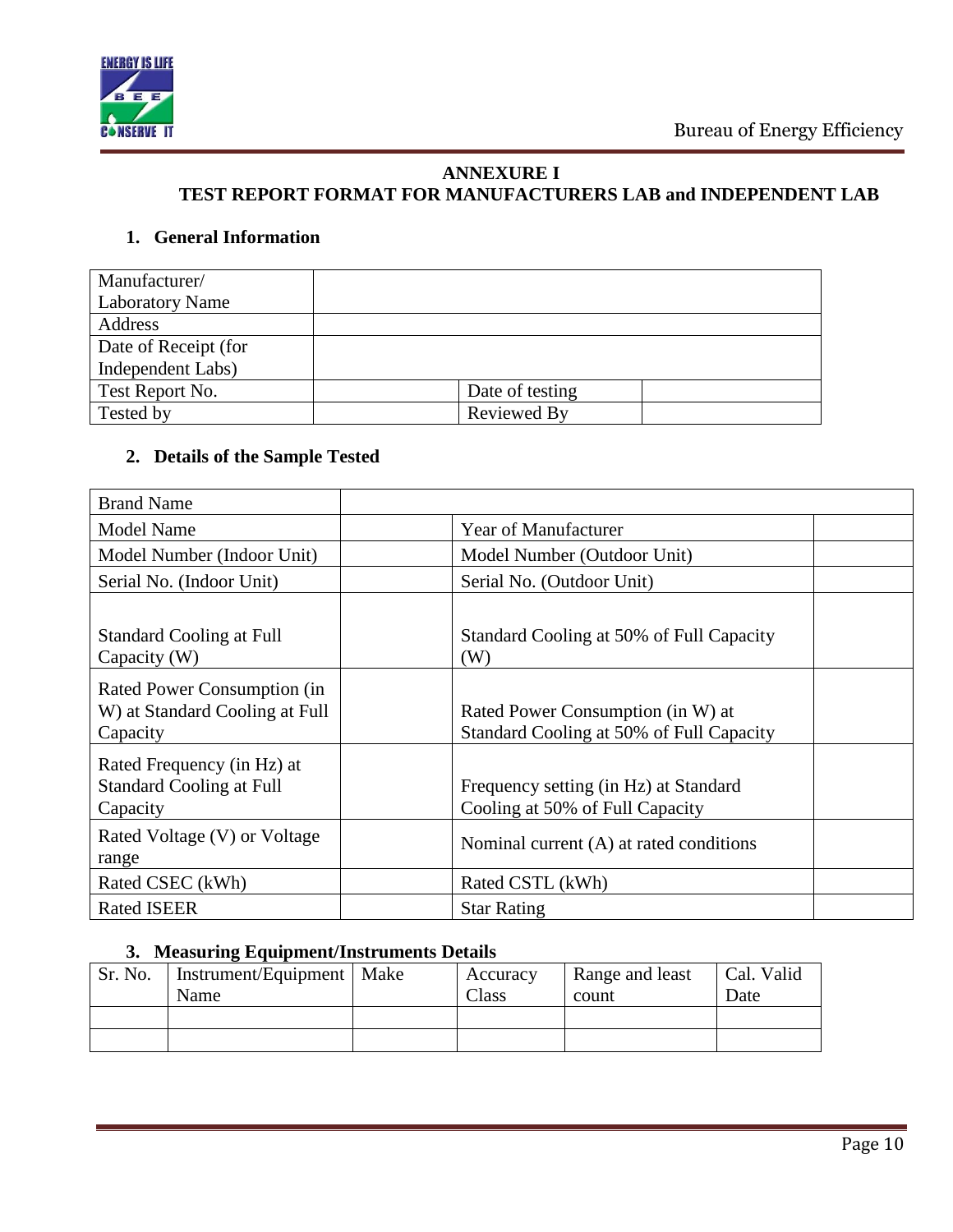

### **4. Test Conditions**

### **a) Temperature settings**

| Temperature*                   |               | <b>Cooling Capacity</b><br>Test as per IS 1391<br>(Part 1 & Part 2) | <b>Power Consumption</b><br>Test as per IS 1391<br>(Part 1 & Part 2) |  |  |
|--------------------------------|---------------|---------------------------------------------------------------------|----------------------------------------------------------------------|--|--|
| Outdoor                        | <b>Indoor</b> | At $35^{\circ}$ C                                                   |                                                                      |  |  |
|                                |               | Standard cooling at                                                 | Standard cooling at                                                  |  |  |
| 35°C DBT and                   | 27°C DBT and  | <b>Full Capacity</b>                                                | <b>Full Capacity</b>                                                 |  |  |
| 19°C WBT<br>$24^{\circ}$ C WBT |               | Standard cooling at                                                 | Standard cooling at                                                  |  |  |
|                                |               | 50% of full capacity                                                | 50% of full capacity                                                 |  |  |

### **b) Frequency settings**

|                             | Standard cooling at<br><b>Full Capacity (Rated)</b> | Standard cooling at<br>50% of full capacity<br>Rated) |
|-----------------------------|-----------------------------------------------------|-------------------------------------------------------|
| Frequency setting<br>in Hz) |                                                     |                                                       |

#### **5. Test Results**

## **a) Measured input values (at 35°C)**

| <b>Standard Cooling at Full</b><br>Capacity $(W)$                                | Standard Cooling at 50% of<br>Full Capacity (W)                                         |  |
|----------------------------------------------------------------------------------|-----------------------------------------------------------------------------------------|--|
| <b>Rated Power Consumption</b><br>(in W) at Standard Cooling<br>at Full Capacity | <b>Rated Power Consumption</b><br>(in W) at Standard Cooling<br>at 50% of Full Capacity |  |